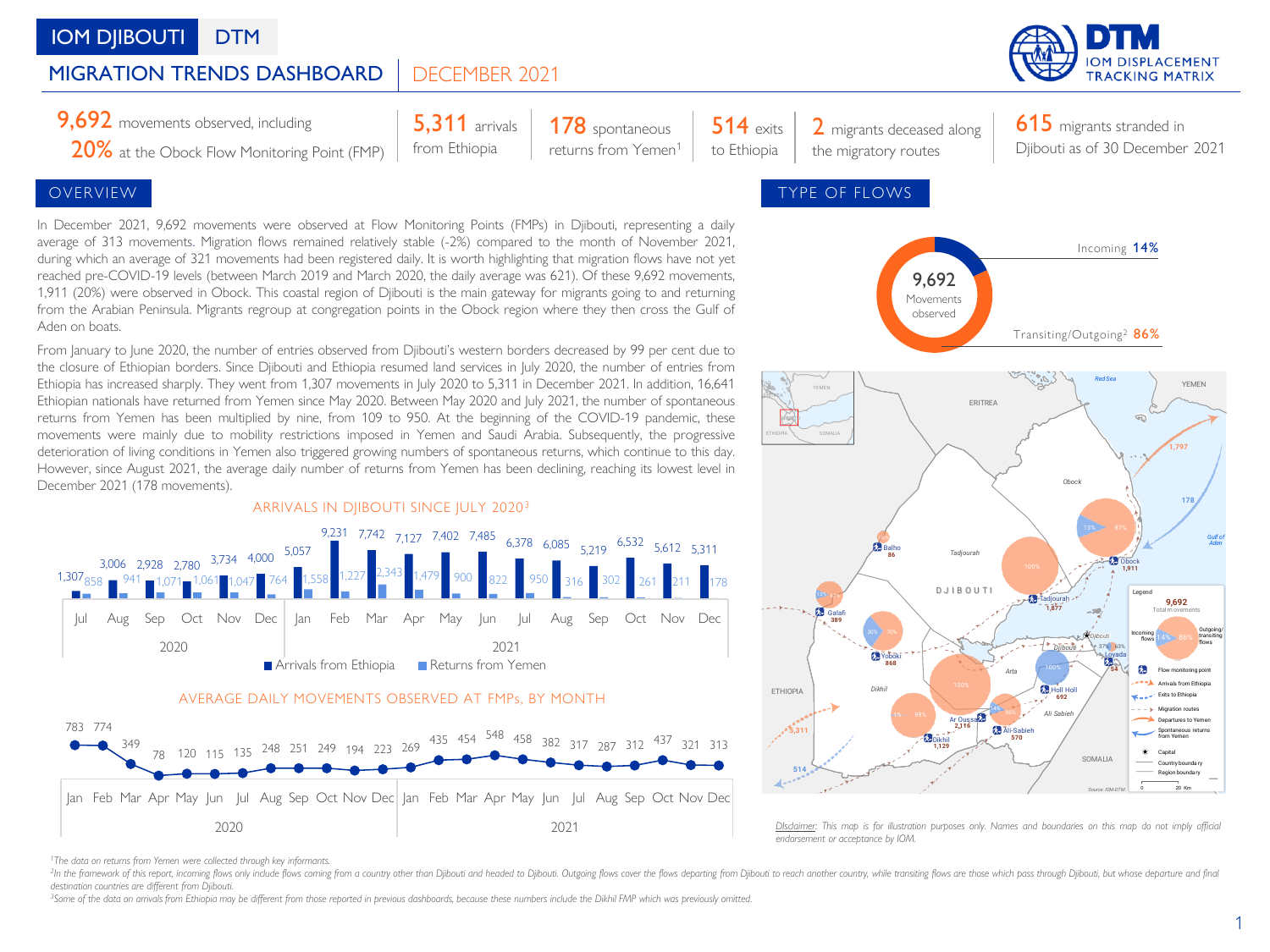## ARRIVALS FROM ETHIOPIA



As a nationwide state of emergency was declared in Ethiopia on 2 November 2021, flows from Ethiopia continued to decline in December 2021, with a total of 5,311 arrivals observed, which represents a 5 per cent decrease compared to November 2021 (5,612 movements). This brings the total entries from Ethiopia in 2021 to 79,181.

More than half of the migrants arriving from Ethiopia transited through the Ar Oussa, Ali-Sabieh and Holl-Holl FMPs in the region of Ali-Sabieh (55%), while 44 per cent were observed in the region of Dikhil (at the Dikhil, Yoboki and Galafi FMPs).

The main region of departure of migrants coming from Ethiopia was Oromia (61%), followed by Amhara (31%). Only 2 per cent originated from Tigray. Data show that most of the migrants who came from the regions of Oromia (88%), Tigray (80%), Amhara (75%) and Harari (60%) intended to reach the Arabian Peninsula, while the majority of migrants who came from other regions in Ethiopia reported that they would stay in Djibouti.



Since the beginning of 2021, a total of 10,547 spontaneous returns from Yemen have been registered. During the month of December 2021, 178 migrants arrived from Yemen on the Djiboutian coast, which represents a 16 per cent decrease compared to the flows observed in November 2021 (211 returns). This decrease in notably attributable to the intensification of the Ethiopian crisis and the suspension of Assisted Voluntary Return and Reintegration (AVRR) operations implemented by IOM in the Obock region following the declaration of a nationwide state of emergency in Ethiopia.

In addition, according to DTM Yemen, 1,797 migrants arrived in Yemen from the Obock region in December 2021, which represents a 7 per cent decrease compared to November 2021 (1,927).

### ARRIVALS FROM ETHIOPIA, BY REGION OF DEPARTURE AND INTENDED DESTINATION



<sup>4</sup>It should be kept in mind that the means of transport used by Ethiopian migrants vary: while most of them return on foot from Obock to Ali-Sabieh, the majority of Tigrayan migrants returning from Yemen cross the border at Balho and Galafi by car or by bus, which makes it more difficult to *record their movements.*

2021

In December 2021, 514 exits to Ethiopia were observed, which represents a 44 per cent increase compared to the previous month (357 in November 2021). This brings the total exits to Ethiopia in 2021 to 4,887.

Most of the migrants who were headed to Ethiopia in December 2021 were identified in the region of Ali-Sabieh (90%), 8 per cent passed through Balho in the region of Tadjourah and 1 per cent through Yoboki (Dikhil region).

They were mainly travelling towards the region of Oromia (70%) and 29 per cent intended to reach Amhara.

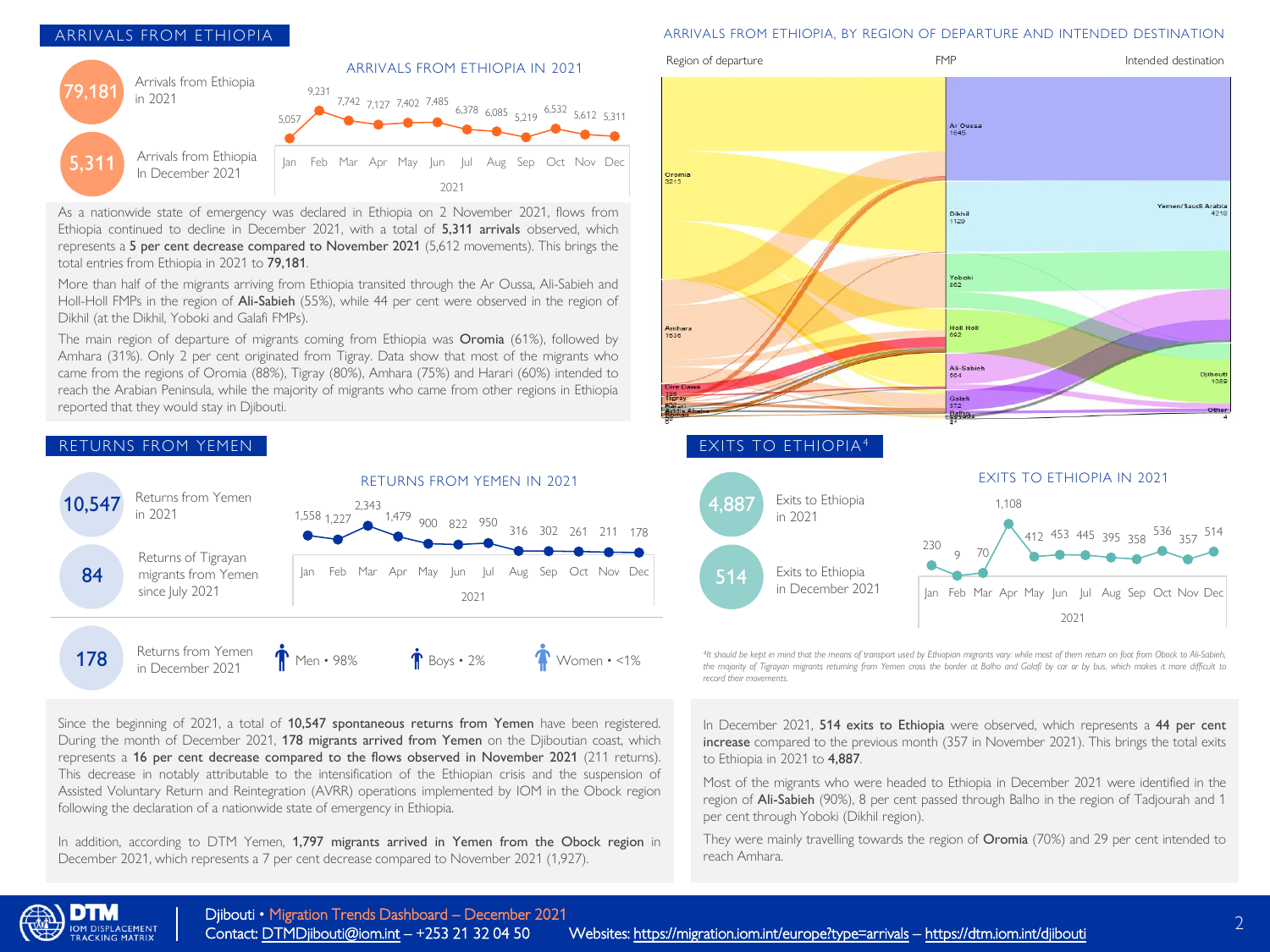## DEMOGRAPHIC AND SOCIO-ECONOMIC PROFILE



## In December 2021, most of the migrants identified at FMPs were adults (76% of men and 11% of women), while 13 per cent were minors (11% of boys and 2% of girls). Almost all of them (99%) were Ethiopian nationals. Most of the migrants observed (93%) were single, while 6 per cent were married and 1 per cent were widowed.

Among the 357 individuals surveyed (of which 84% were males and 16% were females) through the Flow Monitoring Surveys (FMS), 64 per cent (notably 69% of males) had not received any kind of formal education and 26 per cent had reached the primary level. It is also worth highlighting that a significant proportion of females (14%) had received a religious education.

Most of the interviewed travellers (88%) were looking for a job. Nine per cent were unemployed but were not looking for work, and a small proportion (all males) were self-employed or daily workers.



In December 2021, most of the individuals identified at FMPs had departed from Ethiopia (81%), 16 per cent came from Yemen and 2 per cent had started their journey in Djibouti. Most of the migrants observed intended to reach the Arabian Peninsula (55% to Yemen and 15% to Saudi Arabia).

The migrants observed were mainly travelling for economic reasons (84%), while 14 per cent were returning to their place of habitual residence and 2 per cent were forced to move due to conflict or food insecurity. Most of them (93%) were travelling on foot at the transit points.

In addition, among the 357 individuals surveyed through the FMS, 69 per cent reported that they faced obstacles during their journey. The main challenges mentioned were hunger and/or thirst (cited by 82% of the individuals who encountered difficulties). A large proportion of migrants also faced trouble at sea (65%) or lacked shelter for sleeping (42%).

## MIGRANTS STRANDED IN DJIBOUTI





2%

87% 98%

7% <1%

2%

Some migrants transiting through Djibouti who are on their way or coming back from the Arabian Peninsula remain stranded in Djibouti, mainly due to the lack of resources to continue their migration journey. These migrants find themselves stranded in informal settlements along the migration corridor in Djibouti, where they have little or no access to basic services and are exposed to protection risks. Their priority needs include drinking water, food, hygiene kits and non-food items.

As of 30 December 2021, 615 migrants were stranded in eight informal sites. The largest proportion (36%) were located in the Obock region, while 32 per cent were stranded in Dikhil and 28 per cent in Ali-Sabieh.